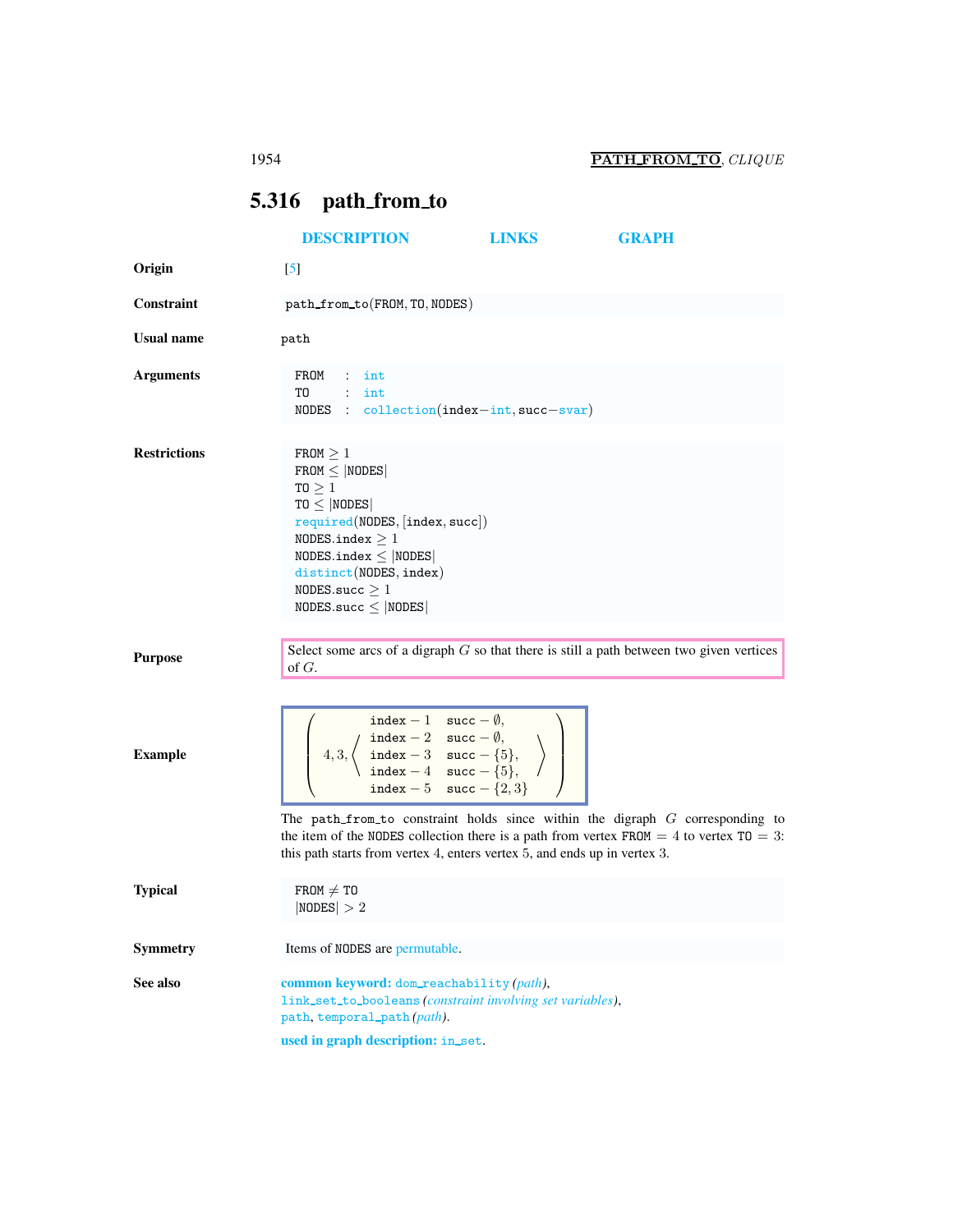## <sup>20030820</sup> 1955

Keywords combinatorial object: path. constraint arguments: constraint involving set variables. constraint type: graph constraint. filtering: linear programming.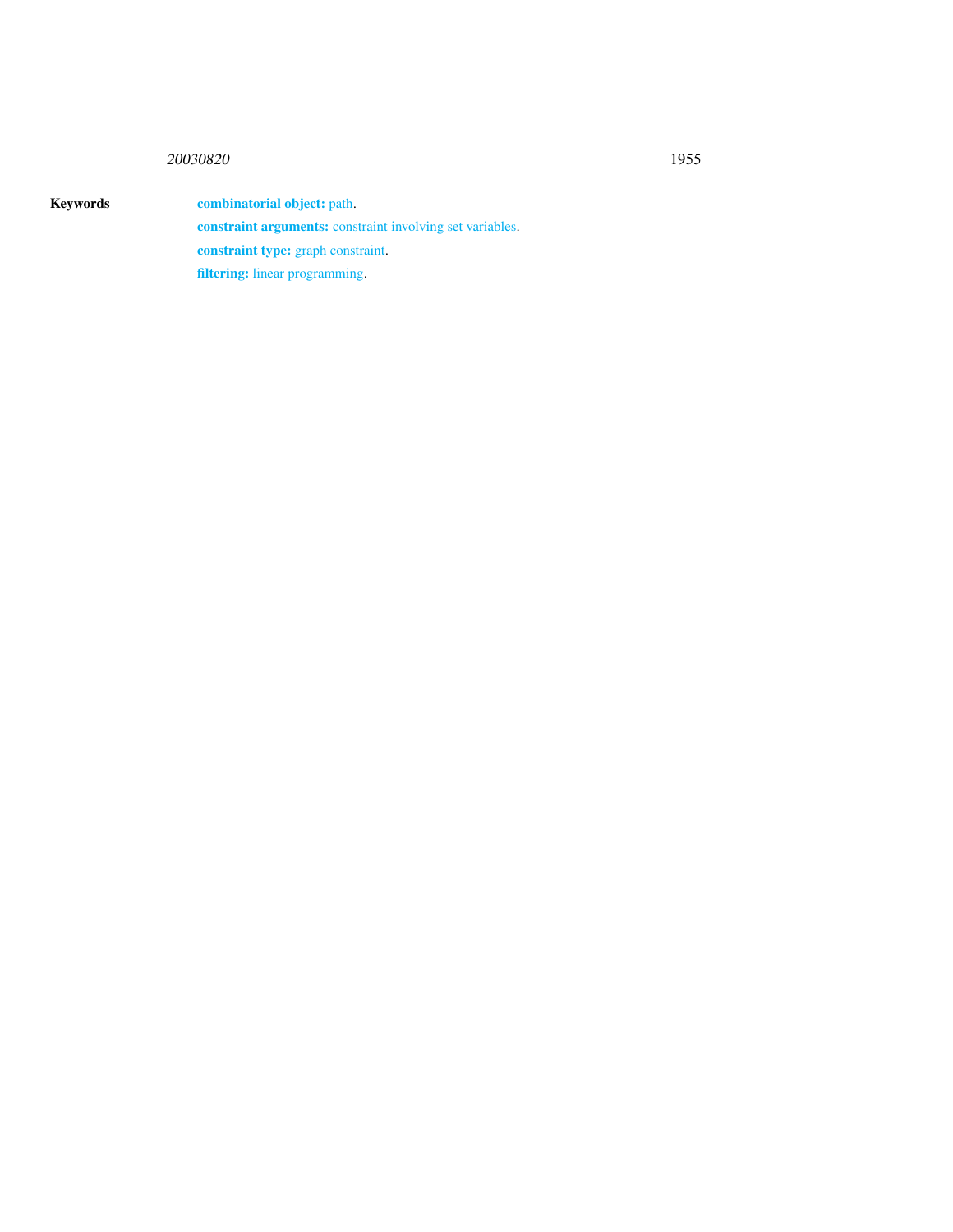<span id="page-2-0"></span>

| Arc input(s)                | NODES                                           |  |
|-----------------------------|-------------------------------------------------|--|
| Arc generator               | $CLIQUE \rightarrow collection(nodes1, nodes2)$ |  |
| Arc arity<br>$\overline{2}$ |                                                 |  |
| Arc constraint $(s)$        | in_set(nodes2.index,nodes1.succ)                |  |
| <b>Graph property(ies)</b>  | $PATH.FROM.TO(index, FROM, T0) = 1$             |  |

Graph model Within the context of the Example slot, part (A) of Figure [5.640](#page-2-1) shows the initial graph from which we choose to start. It is derived from the set associated with each vertex. Each set describes the potential values of the succ attribute of a given vertex. Part (B) of Figure [5.640](#page-2-1) gives the final graph associated with the Example slot. Since we use the PATH\_FROM\_TO graph property we show on the final graph the following information:

- The vertices that respectively correspond to the start and the end of the required path are stressed in bold.
- The arcs on the required path are also stressed in bold.

The path from to constraint holds since there is a path from vertex 4 to vertex 3 (4 and 3) refer to the index attribute of a vertex).



<span id="page-2-1"></span>Figure 5.640: Initial and final graph of the path from to set constraint

Signature Since the maximum value returned by the graph property PATH\_FROM\_TO is equal to 1 we can rewrite  $\frac{\text{PATH} \cdot \text{FROM} \cdot \text{TO}(\text{index}, \text{FROM}, \text{TO})}{\text{PATH} \cdot \text{FROM} \cdot \text{TO}(\text{index}, \text{FROM}, \text{TO})} \geq 1$ . Therefore we simplify to PATH\_FROM\_TO(index, FROM, TO)  $\geq$ PATH\_FROM\_TO to PATH\_FROM\_TO.